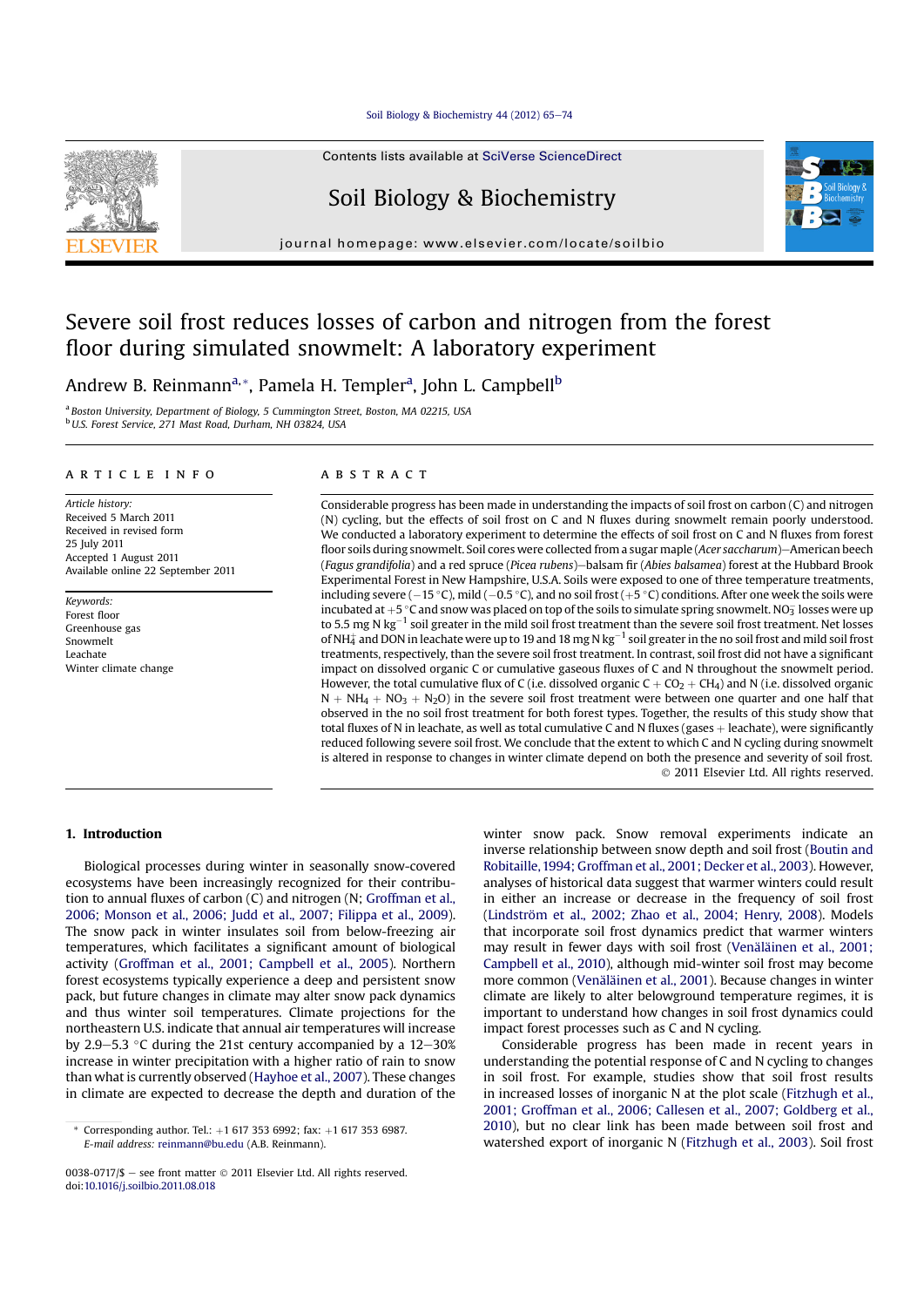has been shown to have either no effect on annual  $CO<sub>2</sub>$  fluxes (Matzner and Borken, 2008; Groffman et al., 2006) or a reduction in growing season  $CO<sub>2</sub>$  fluxes (Muhr et al., 2009). Soil frost may enhance stabilization and retention of soil organic matter (SOM; Matzner and Borken, 2008; Schmitt et al., 2008; Steinweg et al., 2008). Impacts of soil frost on dissolved organic C (DOC) and N (DON) are complex with variable results (Austnes et al., 2008; Austnes and Vestgarden, 2008). For example, soil frost manipulation experiments have shown that severe soil frost  $(<-8$  °C) increases DOC losses in leachate upon thawing of frozen soils (Hentschel et al., 2008), while mild soil frost  $(>=5 \degree C)$  has no impact on losses of DOC in leachate (Fitzhugh et al., 2001; Hentschel et al., 2009). A positive correlation has been observed between soil frost severity and concentrations of soil solution DOC during the growing season (Haei et al., 2010).

In regions with a persistent snow pack, spring snowmelt can be a particularly important time of year for C and N fluxes. During this period solutes such as  $NO<sub>3</sub>$  and DOC that accumulated in the snow pack and soil over the winter are flushed (Rascher et al., 1987) and, coupled with rising soil temperatures, may stimulate microbial biomass production (Brooks et al., 1998), mineralization, nitrification (Rascher et al., 1987), and losses of  $CO<sub>2</sub>$  (Monson et al., 2006; Pacific et al., 2008) and N2O (Goodroad and Keeney, 1984; Maljanen et al., 2007; Desjardins et al., 2010; Goldberg et al., 2010) during the spring snowmelt period. The N and DOC mobilized during snowmelt can make important contributions to the annual stream water export of these elements from northern forest ecosystems (Årgen et al., 2008; Chirstopher et al., 2008; Sebestyen et al., 2008). For example, while soil retention of  $NOS_3$ during the winter can be high (96% of combined deposition and soil production; Judd et al., 2007), Likens and Bormann (1995) found that NO<sub>3</sub> export during spring snowmelt accounted for 69% of the annual export from a northern New England watershed.

Despite the advances made in our understanding of the relationships between winter climate and C and N cycling, relatively little is known about the effects of soil frost on C and N fluxes in soils during the dynamic and temporally variable spring snowmelt period (Groffman et al., 2006; Hentschel et al., 2009; Muhr et al., 2009). Laboratory experiments provide an opportunity to control environmental variables such as soil temperature, while facilitating frequent sampling, but we are not aware of any controlled laboratory studies that have examined the impacts of soil frost on C and N fluxes during snowmelt. Therefore, we conducted a laboratory experiment to simulate a spring snowmelt after exposing organic forest soils to one of three temperature treatments. Since forest composition can play an important role in C and N cycling (Janssens et al., 1999; Buchman, 2000; Fahey et al., 2005; Templer et al., 2005; Chirstopher et al., 2008) we used soils collected from two dominant forest types at the Hubbard Brook Experimental Forest (HBEF) in New Hampshire, U.S.A. to compare their responses to changes in soil frost. We hypothesized that (1) total losses of C and N (leachate  $+$  gaseous losses) would be greatest in the severe soil frost  $(-15 \degree C)$  treatment, intermediate in the mild soil frost  $(-0.5 \degree C)$ treatment, and smallest in the treatment without soil frost  $(+5 \degree C)$ , (2) there would be greater fluxes of C and N from the hardwood forest soils compared to the conifer forest soils, and (3) gaseous losses of C and N would increase throughout the snowmelt period as soil temperatures increase.

### 2. Methods

#### 2.1. Field sampling

This study was conducted using soils from HBEF that were collected from two common northern forests; a low elevation (500 m) hardwood forest dominated by sugar maple (Acer saccharum Marsh.) and American beech (Fagus grandifolia Ehrh.) and a high elevation (1000 m) conifer forest dominated by red spruce (Picea rubens Sarg.) and balsam fir (Abies balsamea [L.] Mill). Soils at HBEF are well-drained, base-poor spodosols with a mor organic horizon that averages 7 cm thick (Johnson et al., 1997). The climate is cool, humid, and continental with a continuous winter snow pack that typically lasts from December to mid-April. The average soil temperature in the organic horizon during winter is  $\sim 0$  °C.

In November 2008, soil cores (7.6 cm diameter; 5 cm depth) were excavated from the organic horizon  $(O_i + O_e + O_a)$  in one stand from each of the two forest types ( $n = 15$  cores for each forest type). Following excavation, soil from each core was placed in a PVC pipe (55 cm height; 7.6 cm diameter; hereafter referred to as 'PVC column') that was fitted at the bottom with a slip cap. Each PVC column was placed vertically in the soil in the same location where its respective sample was excavated. The slip cap had a 1 cm diameter hole drilled at the bottom to allow water to drain freely from each PVC column. Each PVC column was left in situ to allow the soils to equilibrate in the PVC columns prior to harvesting in March 2009.

#### 2.2. Experimental treatments

Upon removal from the field, the PVC columns were transported to a laboratory where soils from three of the columns from each forest type were removed to determine soil moisture content (see Section 2.5 for details). The remaining 12 PVC columns from each forest type were exposed to one of three temperature treatments  $(n = 4$  PVC columns for each temperature treatment for each forest type). These treatments included severe  $(-15 \degree C)$ , mild  $(-0.5 \degree C)$ , and no soil frost  $(+5 \degree C)$  conditions. Within each temperature treatment, the four PVC columns per forest type were placed in open-top bins that were surrounded by foam insulation to enable top-down changes in soil temperature similar to field conditions. A layer of organic soil filled the space around each PVC column to a depth that was consistent with the top of the soils within each PVC column. Following one week of treatment, all of the columns were moved into a  $+5$  °C refrigerator and 857 g of snow (equivalent to 35 cm snow pack depth) was placed on top of the soil in each PVC column to simulate spring snowmelt. Snow was also added around the PVC columns to the same depth as the snow within the columns to create an insulating snow pack.

#### 2.3. Gas sampling during laboratory experiment

Fluxes of CH<sub>4</sub>, CO<sub>2</sub>, and N<sub>2</sub>O from soils and snow were quantified using the closed static chamber method (Lundegårdh, 1927). Headspace air samples were collected from each PVC column during the following times: immediately after snow was placed on the soil surface on March 11, 2009 (i.e. the start of the snowmelt; Day 0), after one-third of the snow had melted (Day 3), after two-thirds of the snow had melted (Day 6), immediately after all of the snow had melted (Day 10), and 13 and 19 days after the start of snowmelt (Days 13 and 19, respectively). Gases were sampled by placing caps over the PVC columns to create a closed chamber. Four 40 mL samples were collected during a 1 h incubation (0, 20, 40, and 60 min) using a polyethylene syringe and needle that was inserted into the chamber through a septum. After collecting each sample, 10 mL were ejected into the air and the remaining 30 mL were injected into evacuated 20 mL glass vials and stored at room temperature prior to analysis by gas chromatography on a Shimadzu GC-2014. CH<sub>4</sub>, CO<sub>2</sub>, and N<sub>2</sub>O were measured with flame ionization, thermal conductivity, and electron capture detectors, respectively.

Headspace was quantified as the volume between the top of the snow pack and the top of the chamber; headspace volume therefore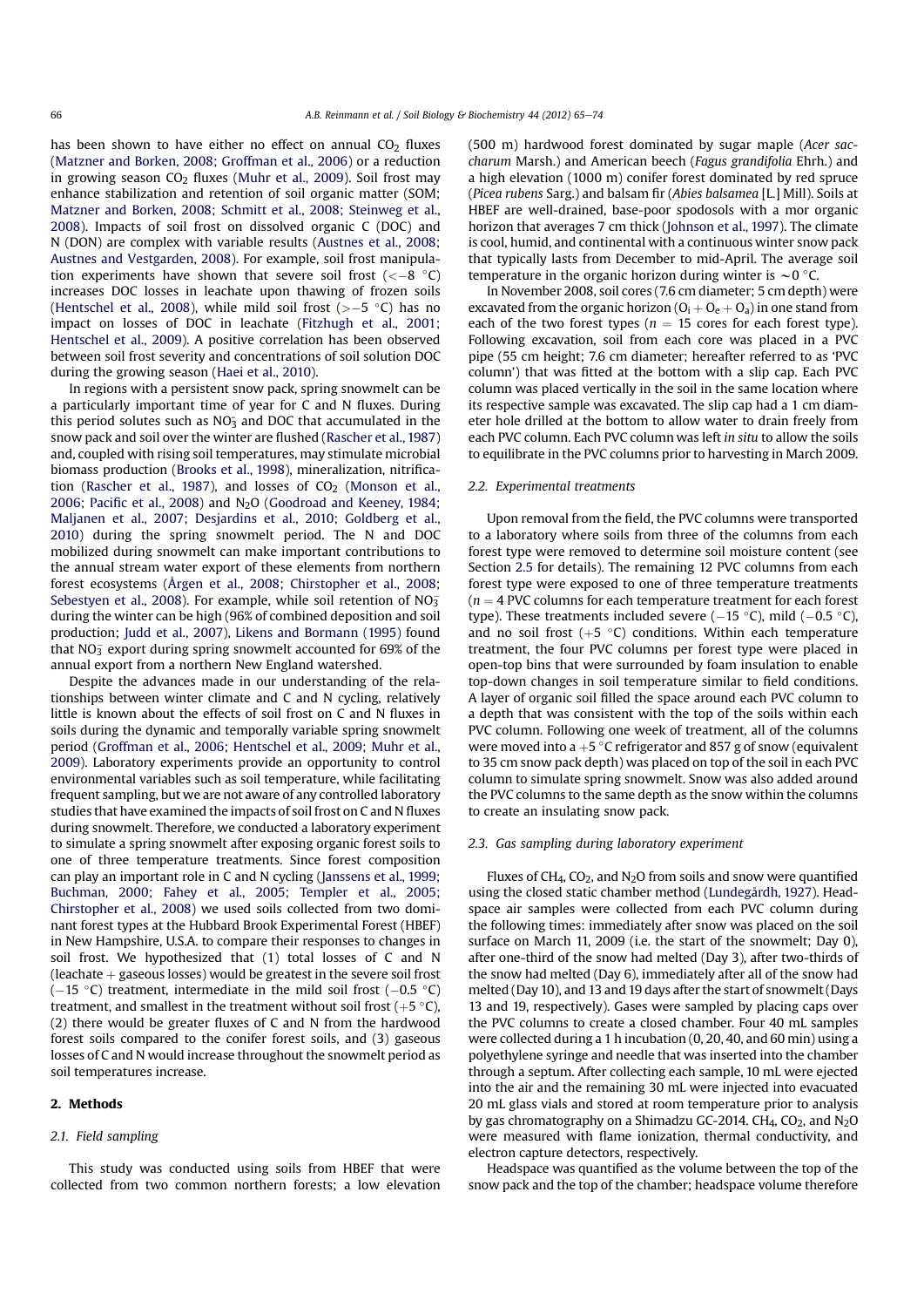varied as the snow melted, but was taken into account. Trace gas fluxes were calculated based on the linear rate of change in the mass of each gas in the chamber. Fluxes were not corrected for temperature and pressure at the time of sampling since these variables did not vary among treatments or throughout the experiment. Regressions that were not significant were included to avoid any biases that could be caused by setting non-significant regressions to zero (sensu Groffman et al., 2010). The cumulative flux of each gaseous compound throughout the experimental period was calculated by summing the estimated gas flux of each compound between sampling periods. The gas flux between sampling periods was calculated by multiplying the mean flux of two consecutive sampling periods by the time that elapsed between them.

The closed chamber method is commonly used to measure fluxes of multiple gases, but it can create artifacts that need to be considered when calculating fluxes. These artifacts include the disruption of natural pressure gradients across the soil-atmosphere interface (Hutchinson and Mosier, 1981; Livingston et al., 2006) and possible reductions in headspace volume when air samples are removed. We used a micromanometer (Infiltec DM-4) with an independent set of chambers to quantify differences in pressure between inside and outside the chamber. Our test results indicate that capping the chamber produced a short-lived internal pressure change that may have affected our  $T_0$  (0 min) sample, but was alleviated before collection of the  $T_1$  (20 min) sample.  $T_0$  samples were, therefore, omitted from analyses and only data from the remaining three sampling times were included. Also, when soil temperatures were less than  $0^{\circ}$ C, each air sample that was removed resulted in an internal pressure change that was not completely alleviated before the next air sample was collected, which effectively reduced the headspace volume. We therefore corrected the headspace volume based on soil temperature.

#### 2.4. Leachate and snow sampling during laboratory experiment

Aqueous losses of C and N were measured by capturing leachate that drained from the hole at the bottom of each PVC column through tygon tubing and into a sample bottle located below the bin. Leachate samples were collected throughout the snowmelt period. We determined the amount of aqueous C and N in snow by melting three samples that were equivalent to the amount of snow we placed in each of the PVC columns (857 g).

Leachate and snow samples were filtered through pre-combusted (450 $\degree$ C) glass-fiber filters (0.7 µm pore size) immediately after they were collected and stored at  $4^{\circ}$ C until they were analyzed for DOC, total dissolved nitrogen (TDN), NO $_3^-$ , and NH $_4^+$  (14 days maximum). Concentrations of DOC and TDN were measured simultaneously using high temperature catalytic oxidation with chemiluminescent N detection (Shimadzu TOC-VCSH/TNM-1 analyzer),  $NO_3^-$  with ion chromatography (Metrohm 761), and NH $_4^+$  with automated colorimetry (SmartChem 200 Discrete Analyzer). DON was determined as the difference between TDN and dissolved inorganic nitrogen (DIN =  $NO_3^- - N + NH_4^+ - N$ ). Leakage from a subset of lysimeters prevented complete recovery of leachate from some of the PVC columns, resulting in a sample size equal to two for total leachate fluxes for the three temperature treatments for red spruce-balsam fir and the severe soil frost temperature treatment for sugar maple-American beech.

#### 2.5. Soil analyses

After the laboratory experiment, inorganic N was extracted from a 10 g subsample of soil from each PVC column ( $n = 9$  from each forest type) with 60 mL of 2 M KCl. Soils with KCl were placed on a shaker table for 30 min and then filtered through a pre-rinsed Whatman 42 filter. The solution was measured on a Quik Chem 8500 Lachat Autoanalyzer for NH $_4^+$ , and NO<sub>2</sub> and NO<sub>3</sub> (hereafter  $NO<sub>3</sub>$ ). Soil C and N content in each PVC column were quantified after drying soils at 60 $\degree$ C for 48–72 h, homogenizing the soil, and analyzing on a Costech ECS4010 Elemental Analyzer.

Soil moisture was determined on both field moist samples harvested immediately upon sampling from the field ( $n = 3$  from each forest type) and on soils harvested from the PVC columns at the end of the laboratory experiment ( $n = 9$  from each forest type). The soils were dried at  $60^{\circ}$ C until a constant weight was achieved (approximately  $48-72$  h) and soil moisture was determined with the following equation:

Soil moisture  $\left(\frac{1}{2}\right) = 100^*$  [(wet soil mass – dry soil mass)\* (wet soil  ${\rm mass})^{-1}$ ].

Soil bulk density was calculated by dividing the dry mass of each soil sample by its volume.

Air and soil temperature within each of the three temperature treatments were measured throughout the experiment with thermistors and copper-constantan thermocouples, respectively, connected to a data logger. Soil temperature was measured by inserting a thermocouple horizontally into the center of one side of one PVC column for each forest type in each temperature treatment  $(n = 3$  for each forest type). Temperature measurements were made at 10 s intervals and the 5 min averages were logged. Only PVC columns without thermocouples were used for collecting gas and leachate samples ( $n = 9$  from each forest type).

#### 2.6. Statistical analysis

We examined the impact of sampling period, forest type, and temperature treatment on trace gas fluxes using repeated measures analysis of variance (ANOVA). Temperature treatment was designated as a random factor and sampling period and forest type as fixed factors. A two-way ANOVA was used to examine differences in cumulative trace gas fluxes, cumulative flux of C and N species in leachate, total C and N fluxes (i.e. sum of gaseous and aqueous fluxes), soil moisture, soil bulk density, and soil C and N content with treatment, forest type, and their interaction as main effects. Tukey's HSD test was used to determine significant differences among the means. Total C and N fluxes were calculated only for PVC columns with leachate data. We subtracted C and N in leachate (aqueous losses) from snow (inputs) and considered there to be significant'net loss' (negative values) or 'net retention' (positive values) of aqueous forms of C or N in soils if the values were significantly different than zero. Normality was tested with the Shapiro-Wilk test and equal variance with the Bartlett test. Non-normally distributed data were analyzed using a non-parametric Kruskal-Wallis test if transforming the data was unsuccessful in correcting non-normality. All statistical analyses were conducted using SAS JMP software version 8.0.2 (2009) and  $\alpha = 0.05$  was used to determine significance. Standard error values are reported throughout this paper.

## 3. Results

#### 3.1. Soil moisture and temperature

The soils reached their target temperatures within two days of being placed in their respective laboratory treatments. Within 24 h of moving the PVC columns from their respective treatments to the  $+5$  °C refrigerator and adding snow (Day 0), the temperature of the soils converged between  $-1$  and 0 °C (Fig. 1a). Soil temperatures in the no soil frost and mild soil frost treatments had risen above freezing by Day  $8$  (<2 days prior to 100% snowmelt in all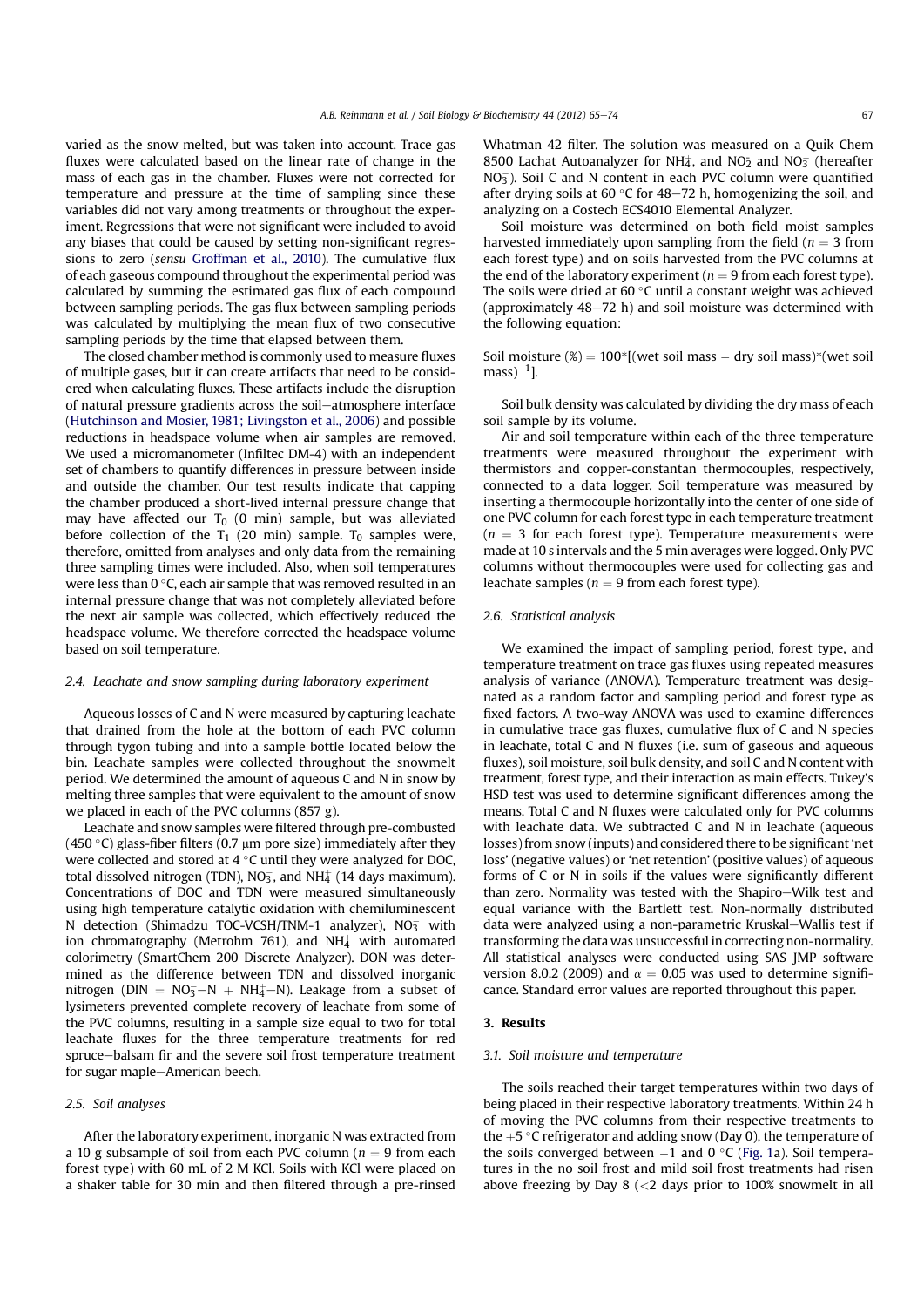

Fig. 1. (a) Air and soil temperature with (b) CO<sub>2</sub> flux from sugar maple-American beech and (c) red spruce-balsam fir soils during and after snowmelt. PVC columns were placed in their respective temperature treatments one week prior to the start of snowmelt. The means are the cumulative flux at each sampling date. However, different upper case letters denote significant differences ( $P < 0.05$ ;  $n = 3$ ) in the daily flux (i.e. not the cumulative flux) among temperature treatments within a sampling period. Different lower case letters denote significant differences ( $P < 0.05$ ) in the daily flux among sampling dates. Values are means with standard error.

columns) and equilibrated with the air temperature ( $\sim$  5 °C) by Day 10. By contrast, soil warming in the severe soil frost treatment lagged behind the other two treatments by approximately one week.

The snowmelt period lasted approximately 10 days for all treatments (Fig. 1a). Melted snow drained freely from soils in the no soil frost and mild soil frost treatments. However, pooling occurred inside the PVC columns of the severe soil frost treatment, and the melted snow drained from these PVC columns within a 24 h period by Day 10. Soil moisture after the laboratory experiment was significantly higher than before the soils were placed in their respective temperature treatments ( $P < 0.0001$ ), but these differences were small (<15%; Table 1). Following the laboratory experiment, soil moisture in the red spruce-balsam fir soils was significantly higher than in the sugar maple–American beech soils ( $P = 0.014$ ), but these differences were also small  $\left( < 5\% \right)$ .

### 3.2. Soil carbon and nitrogen content

Total soil C concentration following the laboratory experiment was significantly higher in the red spruce-balsam fir soils than the sugar maple–American beech soils ( $P = 0.028$ ; Table 1), while there was no significant difference in total N concentration or soil C:N among temperature treatments ( $P = 0.79$  and 0.42, respectively) or forest types ( $P = 0.12$  and 0.65, respectively). Bulk density  $(P = 0.0006)$  and soil NH<sub>4</sub>  $(P = 0.001)$  and NO<sub>3</sub>  $(P = 0.022)$ concentrations were significantly greater in the sugar maple-American beech soils than the red spruce-balsam fir soils. Across both forest types, soil  $NO<sub>3</sub><sup>-</sup>$  concentrations were significantly higher in the no soil frost treatment than the severe soil frost treatment  $(P = 0.011)$ , while the mild soil frost treatment did not differ from the other treatments ( $P > 0.05$ ). Soil NH<sub>4</sub> concentrations were significantly higher in the severe soil frost treatment than the other two temperature treatments for both forest types ( $P < 0.0001$ ).

#### 3.3. Trace gas fluxes

In both forest types, fluxes of  $CO<sub>2</sub>$  were small and often negative when the soil was covered with snow, but were consistently positive and significantly greater after the snow had melted  $(P < 0.05)$ . CO<sub>2</sub> fluxes from sugar maple-American beech soils were significantly higher in the no soil frost and mild soil frost temperature treatments compared to the severe soil frost temperature treatment immediately after snowmelt (Day 10;  $P < 0.05$ ). However, nine days after snowmelt (Day 19) this pattern was reversed and the  $CO<sub>2</sub>$  flux was significantly higher in the severe soil frost temperature treatment relative to the mild soil frost treatment  $(P = 0.0059;$  Fig. 1b).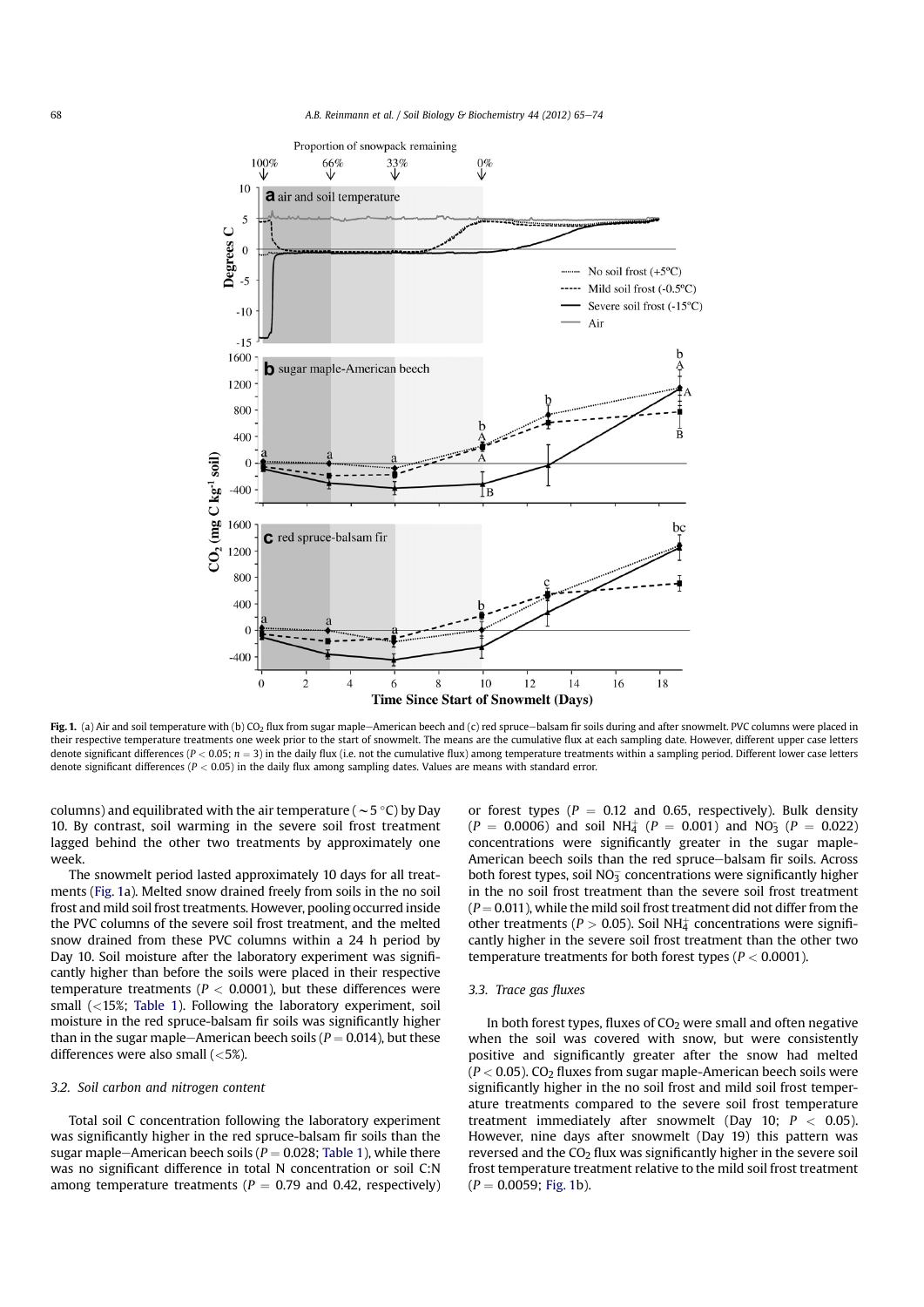| ć |
|---|

Soil moisture, soil bulk density, total soil C and N, soil C:N, extractable N in soil, N and C in snow and leachate, and flux of aqueous forms of N from soils (snow minus leachate N; e.g., Soil NH $\ddagger$ 4 $\frac{1}{4}$ <sub>flux</sub>). Pre-incubation moisture refers to soil cores collected from the field at the same time as the soil used in the laboratory experiment. Positive values for soil flux indicate net retention in soil and negative values for soil flux indicate net loss from soil case letters within a row denote significant differences ( $P < 0.05$ ) among temperature treatments. Values are means with standard error except for NH<sub>4</sub> 4 $\ddot{4}$ leachate,  $NO_{3}^{-}$ ო  $\frac{1}{3}$  leachate, Soil NO<sub>3</sub>  $\frac{1}{3}$ flux, and Soil NH $\frac{1}{4}$ 4 $4<sub>flux</sub>$  where values are medians with minimum and maximum values since these data were not normally distributed and therefore non-parametric analyses were conducted using rank-transformed data.

|                                                                                                                                                                                                    | Red Spruce-balsam Fir                                   |                               |                                | Sugar Maple-American Beech    |                                     |                               | <b>ANOVA P-value</b>     |                                                                                                                                                                                                                                                                                                     |                                      |
|----------------------------------------------------------------------------------------------------------------------------------------------------------------------------------------------------|---------------------------------------------------------|-------------------------------|--------------------------------|-------------------------------|-------------------------------------|-------------------------------|--------------------------|-----------------------------------------------------------------------------------------------------------------------------------------------------------------------------------------------------------------------------------------------------------------------------------------------------|--------------------------------------|
|                                                                                                                                                                                                    | Severe Soil Frost Mild Soil Frost<br>$( -15 \degree C)$ | $(-0.5 \circ C)$              | No Soil Frost<br>ن<br>5+)      | Severe Soil Frost<br>$-15 °C$ | Mild Soil Frost<br>$-0.5\degree$ C) | No Soil Frost<br>ن<br>1-<br>1 | Treatment                | Forest type                                                                                                                                                                                                                                                                                         | $Treatment \times Forest$<br>type    |
| Pre-incubation soil moisture (%)                                                                                                                                                                   |                                                         | $68.1 \pm 0.7$                |                                |                               | $72.6 \pm 1.8$                      |                               |                          | 0.0797                                                                                                                                                                                                                                                                                              |                                      |
| Post-incubation soil moisture (%)                                                                                                                                                                  | $82.7 \pm 1.5$                                          | $83.7 \pm 0.8$                | $82.5 \pm 0.6$                 | $32.4 \pm 1.2$                | $78.2 \pm 1.4$                      | $80.9 \pm 0.1$                |                          |                                                                                                                                                                                                                                                                                                     | 0.071                                |
| Soil bulk density (g cm <sup>-3</sup> )                                                                                                                                                            | $0.26 \pm 0.04$                                         | $0.24 \pm 0.01$               | $0.24 \pm 0.01$                | $0.27 \pm 0.02$               | $0.43 \pm 0.03$                     | $0.34 \pm 0.03$               |                          | 0.0143<br>0.0006                                                                                                                                                                                                                                                                                    | 0.055                                |
| Total $C(%)$                                                                                                                                                                                       | $46.8 \pm 2.9$                                          | $47.1 \pm 0.7$                | $46.9 \pm 0.7$                 | $44.6 \pm 2.6$                | $37.5 \pm 3.6$                      | $43.9 \pm 1.7$                | 10<br>112<br>112<br>1142 |                                                                                                                                                                                                                                                                                                     |                                      |
| Total $N$ $(%)$                                                                                                                                                                                    | $2.01 \pm 0.03$                                         | $2.09 \pm 0.06$               | $2.09 \pm 0.07$                | $2.10 \pm 0.17$               | $1.79 \pm 0.06$                     | $0.04 \pm 0.08$               |                          |                                                                                                                                                                                                                                                                                                     |                                      |
| Soil C:N                                                                                                                                                                                           | $23.4 \pm 1.7$                                          | $22.5 \pm 0.5$                | $22.5 \pm 1.0$                 | $21.6 \pm 2.6$                | $21.2 \pm 2.8$                      | $22.4 \pm 0.5$                |                          |                                                                                                                                                                                                                                                                                                     |                                      |
| Extractable NH $_4^+$ (mg N Kg $^{-1}$ soil)                                                                                                                                                       | $9.6 \pm 1.15^{a}$                                      | $1.0 \pm 0.14^{b}$            | $1.5 \pm 0.08^{\rm b}$         | $29.10 \pm 4.6^{\circ}$       | 5.60 $\pm$ 2.2 <sup>b</sup>         | $2.90 \pm 1.3^{b}$            | 0.000                    |                                                                                                                                                                                                                                                                                                     |                                      |
| Extractable NO <sub>3</sub> (mg N Kg <sup>-1</sup> soil)                                                                                                                                           | $0.14 \pm 0.11^{a}$                                     | $0.04 \pm 0.03$ <sup>ab</sup> | $0.27 \pm 0.07^{\rm b}$        | $0.05 + 0.02^a$               | $0.79 \pm 0.27$ <sup>at</sup>       | $0.67 \pm 0.30^{b}$           | 0.014                    |                                                                                                                                                                                                                                                                                                     | 0.24<br>0.28<br>0.03<br>0.03<br>0.03 |
| $NH_{4\,snow}$ (mg N kg <sup>-1</sup> soil)                                                                                                                                                        | $.75\pm0.08$                                            | $-0.04$                       | $.53 \pm 0.07$                 | $1.40 \pm 0.18$               | $0.88 \pm 0.07$                     | $0.09 \pm 0.09$               | 0.086                    | $\begin{array}{l} 0.028 \\ 0.12 \\ 0.05 \\ 0.000 \\ 0.000 \\ 0.000 \\ 0.000 \\ 0.000 \\ 0.000 \\ 0.000 \\ 0.000 \\ 0.000 \\ 0.000 \\ 0.000 \\ 0.000 \\ 0.000 \\ 0.000 \\ 0.000 \\ 0.000 \\ 0.000 \\ 0.000 \\ 0.000 \\ 0.000 \\ 0.000 \\ 0.000 \\ 0.000 \\ 0.000 \\ 0.000 \\ 0.000 \\ 0.000 \\ 0.00$ |                                      |
| $\begin{array}{l} \rm{NO}_{3\,\rm{mow}}\left(mg\;N\,kg^{-1}\;sol\right)\\ \rm{DON}_{\rm{snow}}\left(mg\;N\;kg^{-1}\;sol\right)\\ \rm{DOC}_{\rm{snow}}\left(mg\;C\;kg^{-1}\;sol\right) \end{array}$ | $4.24 \pm 0.19$                                         | $3.82 \pm 0.10$               | $3.71 \pm 0.02$                | $3.39 + 0.44$                 | $2.13 \pm 0.18$                     | $2.63 \pm 0.21$               | 0.33<br>0.072            |                                                                                                                                                                                                                                                                                                     | 3325728                              |
|                                                                                                                                                                                                    | $0.92 + 0.04$                                           | $0.83 \pm 0.02$               | $0.81 \pm 0.05$                | $0.74 \pm 0.10$               | $0.46 \pm 0.04$                     | $0.57 \pm 0.57$               |                          |                                                                                                                                                                                                                                                                                                     |                                      |
|                                                                                                                                                                                                    | $58.9 + 2.6$                                            | $53.1 \pm 1.4$                | $51.5 \pm 3.1$                 | $47.0 \pm 6.1$                | $29.6 \pm 2.5$                      | $36.5 \pm 2.9$                | 0.10                     |                                                                                                                                                                                                                                                                                                     |                                      |
| NH $\ddot{4}$ leachate (Mg N kg $^{-1}$ soll)                                                                                                                                                      | $0.37(0.25/0.49)^a$                                     | $(1.16/1.59)^b$               | $90(0.76/3.03)^E$              | $0.79(0.28/1.30)^a$           | [3.0 (12.1/16.0) <sup>t</sup>       | $(9.6 (3.2/24.2)^E$           | 0.0059                   |                                                                                                                                                                                                                                                                                                     |                                      |
| NO <sub>3</sub> leachate (mg N kg <sup>-1</sup> soil                                                                                                                                               | (0.92(0.88/0.97))                                       | (0.1/100)(0.00)               | 0.60 (0.46/0.73                | .29(1.00/1.58)                | 5.36 (5.18/8.94)                    | 4.54 (1.33/15.5               | 0.047                    | 0.0002                                                                                                                                                                                                                                                                                              |                                      |
| DON <sub>leachate</sub> (mg N kg <sup>-1</sup> soil)                                                                                                                                               | $5.85 \pm 1.5^a$                                        | $8.9 \pm 0.17^{b}$            | $23.3 \pm 4.1$ <sup>t</sup>    | $1.9 \pm 1.8^{\circ}$         | $13.7 \pm 1.8$                      | $1.9 \pm 1.8$                 | 0.0042                   | 0.71                                                                                                                                                                                                                                                                                                | 0.070                                |
| DOCleachate (mg C kg <sup>-1</sup> soil)                                                                                                                                                           | $564 \pm 132$                                           | $069 \pm 177$                 | $116 \pm 173$                  | $938 + 369$                   | $556 \pm 87$                        | $649 \pm 109$                 | 0.68                     | 0.16                                                                                                                                                                                                                                                                                                | 0.060                                |
| Soil NH $\ddagger$ <sub>flux</sub> (mg N kg <sup>-1</sup> soil)                                                                                                                                    | $.38(1.18/1.58)^a$                                      | $45)^b$<br>$-0.20(-0.05)0.4$  | $-0.36(-1.6/0.87)^b$           | $0.61(0.28/0.94)^a$           | $-12.2(-15.2(-1)$                   | $-18.4(-23.0(-2.24)$          | 0.0038                   | 0.0024                                                                                                                                                                                                                                                                                              | 0.55                                 |
| Soil $NO_{3\,flux}$ (mg N $kg^{-1}$ soil)                                                                                                                                                          | $(3.18/3.46)^4$                                         | $.82(2.70/2.95)^{p}$          | $.11(3.02/3.21)$ <sup>at</sup> | $10(1.95/2.25)^4$             | $-3.41(-6.45(-3.23))$               | $-1.65(-12.7/0.89)^{a}$       | 0.02                     | 0.0001                                                                                                                                                                                                                                                                                              | 0.54                                 |
| Soil $\text{DOM}_{\text{flux}}$ (mg N $\text{kg}^{-1}$ soil)                                                                                                                                       | $-4.3 \pm 1.44^{\circ}$                                 | $-17.3 \pm 0.96^{p}$          | $-22.5 \pm 4.2^{\rm b}$        | $-11.2 \pm 1.71$ <sup>a</sup> | $-13.2 \pm 1.81$                    | $-17.0 \pm 2.41$              | 0.004                    | 0.59                                                                                                                                                                                                                                                                                                | 0.083                                |
| Soil DOC <sub>flux</sub> (mg C kg <sup>-1</sup> soil)                                                                                                                                              | $-505 \pm 129$                                          | $-1016 \pm 175$               | $115 \pm 176$                  | $-891 \pm 363$                | $-526 \pm 86.0$                     | $-613 \pm 109$                | 0.65                     | 0.19                                                                                                                                                                                                                                                                                                | 0.060                                |

The only significant differences in  $N_2O$  fluxes were observed on Day 19 when fluxes from soils in the no soil frost and severe soil frost temperature treatments were significantly higher than the mild soil frost temperature treatment for both forest types  $(P = 0.026$  and 0.0079, respectively; Fig. 2); however, none of the

means were significantly different than zero ( $P > 0.05$ ). Neither temperature treatment nor forest type had a significant effect on CH<sub>4</sub> fluxes ( $P = 0.79$  and 0.98, respectively: Fig. 3). Fluxes of CH4 were significantly higher on Day 19 than Day 6 across both forest types ( $P = 0.035$ ). In addition, CH<sub>4</sub> fluxes from the severe soil frost treatment on Day 19 were significantly higher than on Day 10 across both forest types ( $P = 0.0084$ ).

## 3.4. Carbon and nitrogen in snow and leachate

Inputs of DOC from snow ranged between 5 and 10% DOC lost in leachate ( $P < 0.0001$ ; Table 1). DOC fluxes (snow minus leachate) tended to be lower in the severe soil frost treatment relative to the other treatments in red spruce-balsam fir forest soils and higher in sugar maple-American beech forest soils, but differences were not significant among temperature treatments or forest type ( $P > 0.05$ ).

Averaged across temperature treatments,  $NO<sub>3</sub>$  and  $NH<sub>4</sub>$  concentrations in snow were significantly greater than they were in leachate for the red spruce-balsam fir forest type ( $P = 0.0002$  and 0.001, respectively; Table 1). In contrast, in the sugar maple-American beech forest type  $NO_3^-$  and  $NH_4^+$  concentrations in leachate were significantly greater than they were in snow  $(P = 0.0013$  and 0.014, respectively). Contributions of DON in snow were on average only 6% of the content in leachate  $(P < 0.0001)$ .

Net retention and loss of N varied among temperature treatments and forest types. For example, both extractable NH $_4^+$  and NO $_3^-$  and losses of NH $_4^+$  and NO<sub>3</sub> in soil (e.g., soil NH $_4^+$ <sub>flux</sub> in Table 1; snow minus leachate) were significantly greater in sugar maple-American beech than red spruce-balsam fir soils ( $P = 0.001, 0.022, 0.0024$ and <0.0001, respectively), but there was no significant difference in DON lost from soils among the two forest types ( $P = 0.59$ ). Losses of  $NO<sub>3</sub>$  in soils were significantly greater for the mild soil frost treatment than the severe soil frost treatment ( $P = 0.02$ ), while the no soil frost treatment did not differ from the other two treatments for both forest types (P  $>$  0.05). Losses of NH $_4^+$  were significantly greater in the no soil frost and mild soil frost temperature treatments compared to the severe soil frost temperature treatment ( $P = 0.0038$ ), across both forest types. Net losses of DON were significantly greater following mild soil frost and no soil frost compared to the severe soil frost temperature treatments ( $P = 0.004$ ) across both forest types. Net losses of TDN (i.e.  $NH_4^+$ –N +  $NO_3^-$ –N + DON) from soils were greater from sugar maple-American beech soils than red spruce-balsam fir soils, but this trend was only marginally significant ( $P = 0.05$ ; data not shown). Net losses of TDN from soils were significantly greater in the no soil frost treatment compared to the severe soil frost treatment ( $P = 0.015$ ), but the mild soil frost treatment was not significantly different than the other two temperature treatments  $(P > 0.05)$ .

# 3.5. Total carbon and nitrogen fluxes

The total cumulative losses of C (i.e. DOC +  $CO_2-C + CH_4-C$ ) and N (i.e. DON +  $NO_3-N + NH_4-N + N_2O-N$ ) from soils were both significantly lower in the severe soil frost treatment compared to the no soil frost treatment for both forest types ( $P < 0.05$ ; Fig. 4a and b). Total C losses tended to be greater in red spruce-balsam fir forest soils, while total N losses tended to be greater in the sugar maple-American beech forest soils, but there was no significant difference between the two forest types for either total C or N fluxes  $(P = 0.44$  and 0.13, respectively). While the cumulative fluxes of CO<sub>2</sub>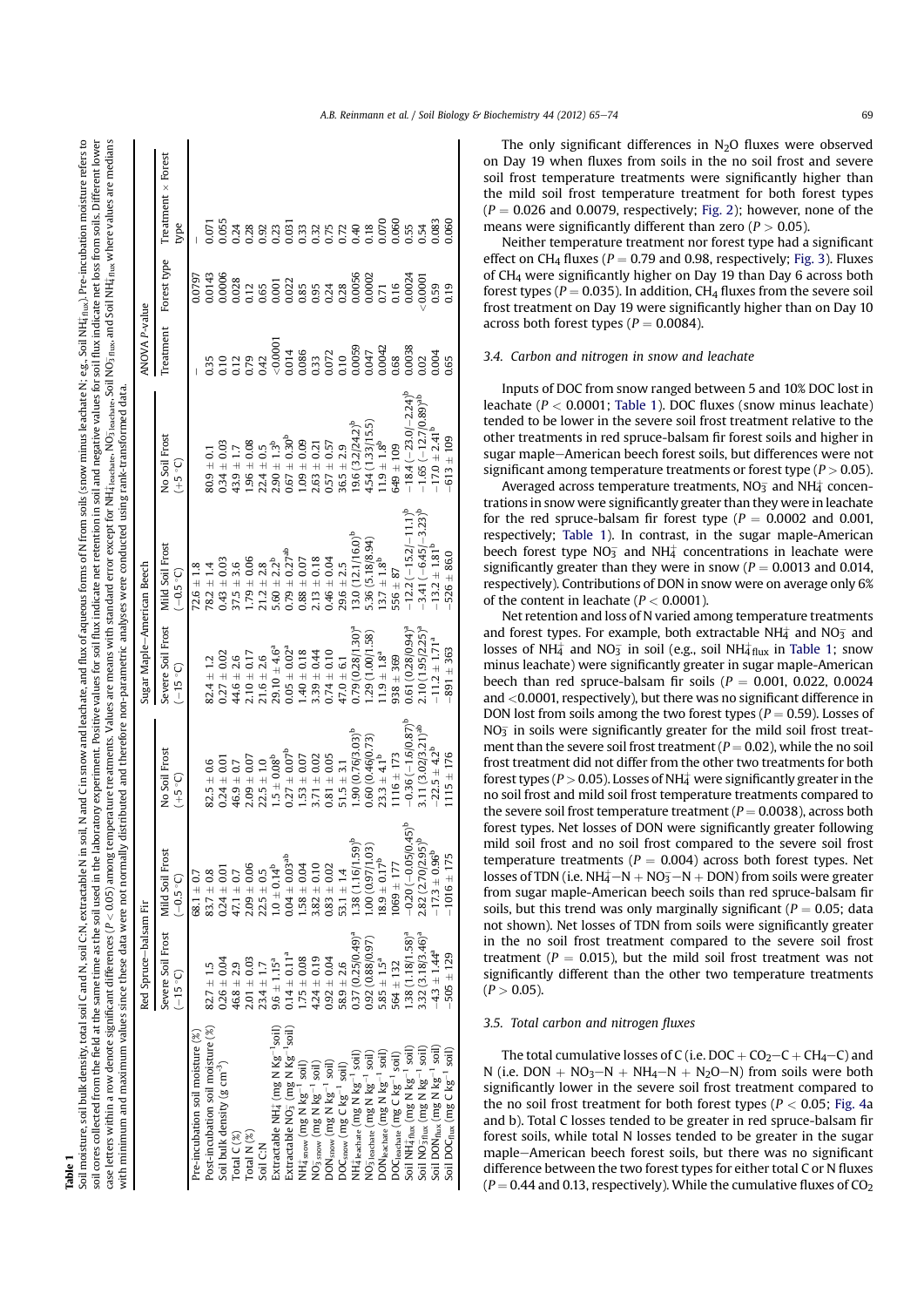

Fig. 2. N<sub>2</sub>O flux from (a) sugar maple–American beech and (b) red spruce–balsam fir soils during and after snowmelt. The means are the cumulative flux at each sampling date. However, different upper case letters denote significant differences ( $P < 0.05$ ;  $n = 3$ ) in the daily flux (i.e. not the cumulative flux) among temperature treatments within a sampling period. There were no significant differences between sampling periods or between forest types (P > 0.05; n = 3). Fluxes on Day 19 from the no soil frost (+5 °C) and severe soil frost (-15 °C) treatments were significantly higher than the mild soil frost (-0.5 °C) treatment (P = 0.026 and 0.0079, respectively). Values are means with standard error.

during the incubation tended to increase with decreasing soil frost intensity, differences were not statistically significant ( $P = 0.13$ ; Fig. 4a). Cumulative fluxes of CH4 were orders of magnitude smaller than  $CO<sub>2</sub>$  and DOC fluxes ( $P < 0.0001$ ), and therefore had a negligible impact on total C fluxes.

## 4. Discussion

Results from this study show that soil frost can significantly impact the cycling of C and N in northern forest ecosystems during the snowmelt period. While we expected that total losses of C and N would increase with increasing severity of soil frost, we found the opposite pattern with severe soil frost resulting in lower losses in both forest types. The lower losses of N in the severe soil frost treatment were surprising since the opposite pattern has been found in field experiments (e.g., Fitzhugh et al., 2001). Results from this laboratory experiment are limited given that we did not include plant roots or mineral soil and we examined fluxes over a short time period (19 days). However, the differences we found suggest that severe soil frost could lead to lower losses of C and N during the snowmelt period equivalent to up to 4.6% of C (heterotrophic respiration  $+$  DOC) and 22% of N (TDN) exported annually from the forest floor of northern forests (Fahey et al., 2005; Dittman et al., 2007).

#### 4.1. Effects of soil frost on aqueous carbon and nitrogen

The lower losses of NH $_4^+$  and NO $_3^-$  following severe soil frost may be attributed to colder soil temperatures and a longer duration of soil frost relative to the other two temperature treatments. For example, in the severe soil frost treatment soils were still below freezing  $(-1)$  °C) during the flush of water which could have limited microbial activity such as mineralization, and hence the amount of C and N produced by soil microbes and then subsequently leached.

Our results are in contrast to Fitzhugh et al. (2001) and Austnes and Vestgarden (2008) and, who both observed an increase in inorganic N leaching in response to increased soil frost in forest and heathland soils, respectively. The difference in relationship between soil frost and inorganic N leaching in our study compared to others could be due to a variety of factors, including (1) reductions in metabolic activity in the comparatively colder soil temperatures of our study (e.g.,  $-15$  °C in our severe soil frost soils vs.  $-7$  °C in field experiments; Hardy et al., 2001), (2) the limitation of microbial activity caused by pooling of water and hence reduced diffusion of oxygen, substrates, or enzymes in frozen soil (Mikan et al., 2002), or (3) differences in timing of measurements. Fitzhugh et al. (2001) observed an increase in rates of NO $_3^-$  leaching during the growing season, but not during the snowmelt period. Increased NO<sub>3</sub> leaching during the growing season has been attributed to decreased plant N uptake due to root mortality (Tierney et al., 2001) rather than changes in microbial activity (Groffman et al., 2001). We evaluated C and N fluxes with high temporal resolution only during snowmelt when root activity is typically low (Tierney et al., 2003). While the absence of roots in our study contrasts with previous field experiments, this difference is likely of little importance to fluxes during the snowmelt period.

Nitrate export from forests at HBEF has been declining in recent decades even though rates of atmospheric deposition have not changed significantly (Driscol et al., 2001; Goodale et al., 2003).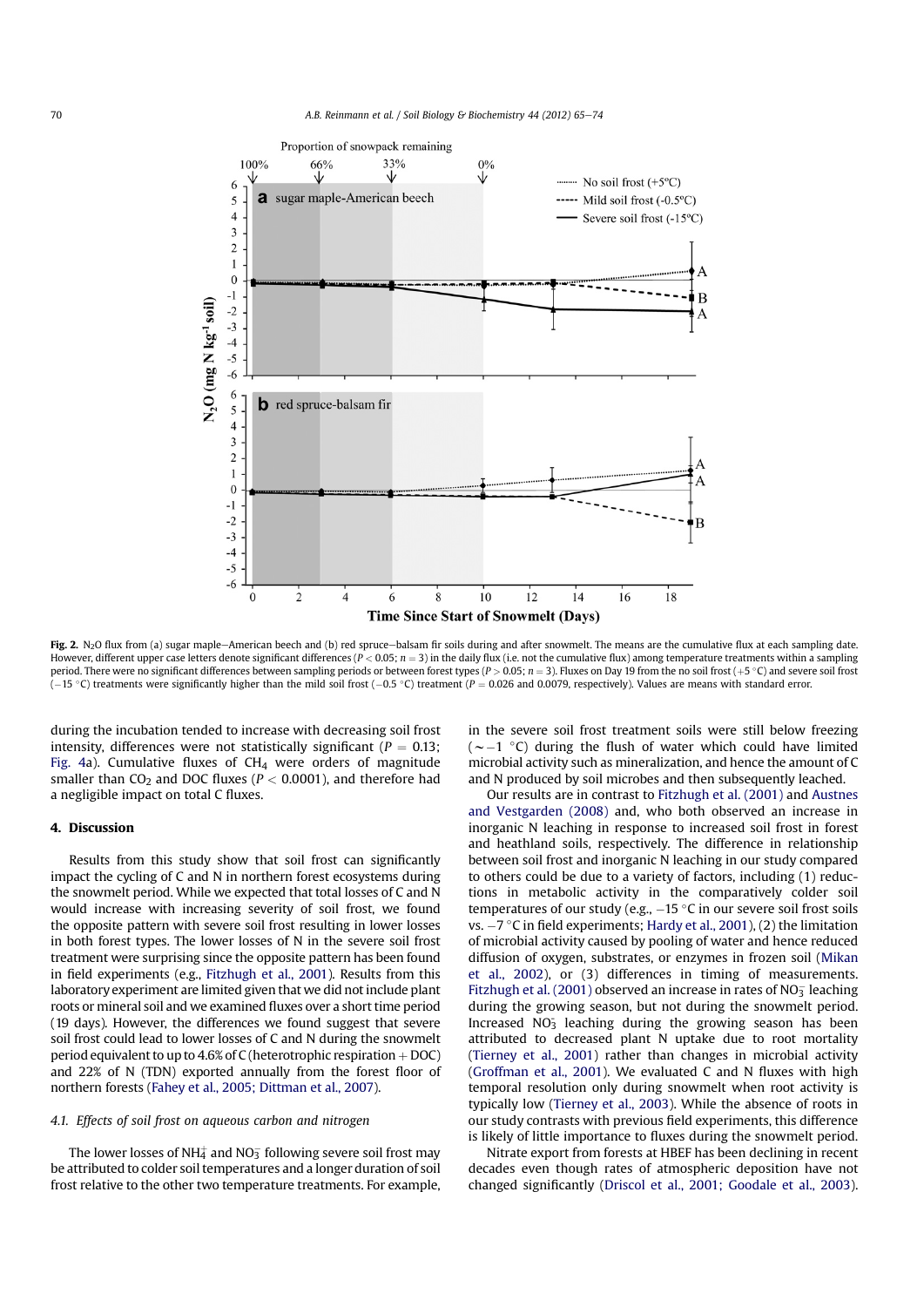

Fig. 3. CH<sub>4</sub> flux from (a) sugar maple–American beech and (b) red spruce–balsam fir soils during and after snowmelt. The means are the cumulative flux at each sampling date. There were no significant differences between temperature treatments within sampling periods or between forest types ( $P > 0.05$ ;  $n = 3$ ). Daily CH<sub>4</sub> fluxes in response to severe soil frost were significantly greater on Day 19 than Day 10 ( $P = 0.043$ ). Values are means with standard error.

For example, on an annual basis, forests at HBEF lost on average 6.9 kg N ha<sup>-1</sup> yr<sup>-1</sup> in 1973–74 (Likens and Bormann, 1995), but only 0.4 kg N yr<sup>-1</sup> ha<sup>-1</sup> in 1996-97 (Campbell et al., 2000). While the role of soil frost in mediating N export remains uncertain (e.g., Fitzhugh et al., 2003) the results from this study suggest that soil frost during snowmelt may mitigate export of N by reducing losses from the forest floor during this critical time of the year.

Our observation that mild soil frost had no significant impact on DON losses is in agreement with past snow removal experiments in forest (Fitzhugh et al., 2001) and boreal heathland (Austnes et al., 2008) ecosystems, although laboratory experiments with boreal heathland soils suggest an increase in DON leaching following mild soil frost (Austnes and Vestgarden, 2008). We are unaware of any other studies that have measured DON fluxes in response to severe soil frost  $(<-8 °C)$ . The fact that we observed no impact of severe soil frost on DON fluxes suggests that DON may be well buffered from changes in soil temperature in northern forest soils. Despite our low level of replication, we had sufficiently high statistical power (power  $= 0.95$ ) to detect treatment-level differences if there were any.

Annual fluxes of DOC in northern forests are typically much smaller than  $CO<sub>2</sub>$  fluxes (Fahey et al., 2005). In contrast, the relative contributions of  $CO<sub>2</sub>$  and DOC to total C fluxes observed in this study were comparable ( $CO<sub>2</sub>-C:DOC$  ratios ranged from 0.8 to 2.2, depending on treatment). High DOC export during the snowmelt period (Sebestyen et al., 2008) coupled with low rates of soil respiration in this study (Figs. 1 and 4a) likely explain the small differences between fluxes of DOC and  $CO<sub>2</sub>$  that we observed. Similar to DON, the absence of a soil frost effect on DOC fluxes suggests that organic pools of C may also be well buffered against changes in soil frost or temperature. However, low statistical power (power  $= 0.10$ ) could have prevented detection of treatment-level differences.

#### 4.2. Effects of soil frost on gaseous losses of carbon and nitrogen

We predicted that increasing soil moisture during snowmelt would stimulate  $N_2O$  production since denitrification is an anaerobic process and a major pathway for gaseous N losses. However, N<sub>2</sub>O fluxes were highly variable throughout the experiment and there were no significant differences among the sampling periods, although one week after all snow had melted fluxes were highest in soils experiencing mild soil frost compared to no or severe soil frost. The greater flux of  $N_2O$  from soils exposed to greater soil frost in the field has been attributed to greater rates of denitrification (Groffman et al., 2006). However, soil extractable  $NO<sub>3</sub>$  was not significantly different among the temperature treatments in our laboratory experiment, suggesting that either denitrification cannot explain the differences in  $N_2O$  that we observed or that rates of  $N_2O$ losses kept up with production of  $NO<sub>3</sub>$  in soils.

Fluxes of  $CO<sub>2</sub>$  from soil tended to be negative when snow cover was present. However,  $CH<sub>4</sub>$  fluxes were also generally negative indicating that redox conditions throughout the experiment favored  $CO<sub>2</sub>$  production and  $CH<sub>4</sub>$  consumption, which is commonly observed in upland forest soils (Crill, 1991; Fahey et al., 2005). It is possible that negative fluxes of  $CO<sub>2</sub>$  were due to low rates of soil respiration that were outpaced by  $CO<sub>2</sub>$  storage in the wet snow pack (see Sommerfeld et al., 1996). The increase in  $CO<sub>2</sub>$  fluxes following snowmelt compared to the pre-melt period was likely due to a combination of warming soil temperatures and absence of a snow pack to store CO2. Carbon inputs from snow accounted for less than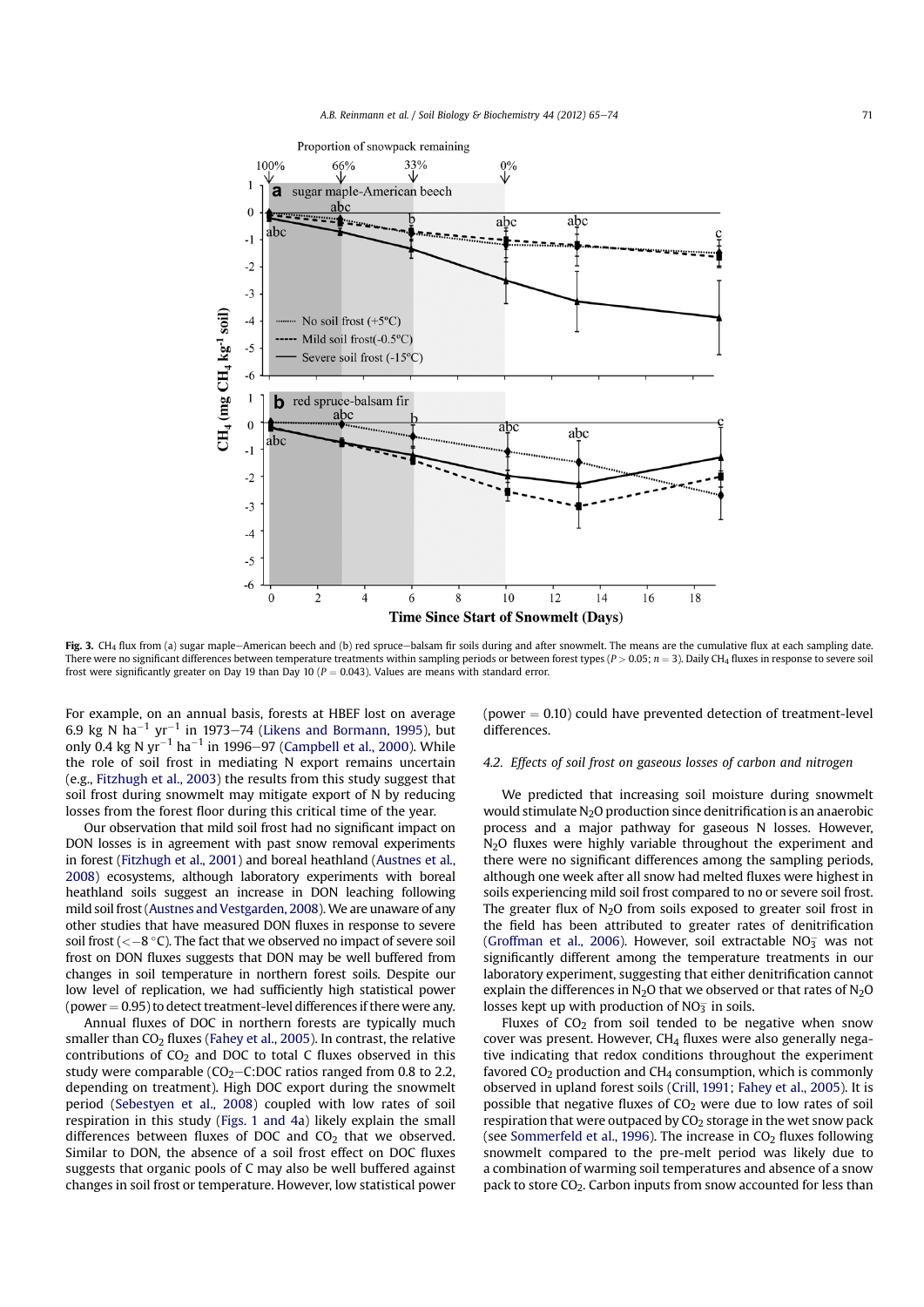

Fig. 4. (a) Total C fluxes in leachate (DOC) and gases ( $CO<sub>2</sub> + CH<sub>4</sub>$ ) and (b) total N fluxes in leachate (NO<sub>3</sub> + NH $_4$  + DON) and gases (N<sub>2</sub>O) among temperature treatments and forest types. Different lower case letters denote significant differences ( $P < 0.05$ ) in total flux of C or N among temperature treatments. Different upper case letters denote significant differences ( $P < 0.05$ ) in loss in leachate among temperature treatments. Positive values indicate net loss of C or N from soils and negative values indicate net retention of C or N in soils. Values for CH<sub>4</sub> (range equal to  $-2.7$  to  $-1.2$  mg C kg $^{-1}$ ) were too small to be viewed on the scale of this figure. There were no significant differences between forest types for total C or N fluxes. Total N flux in leachate was significantly higher in sugar maple–American beech than red spruce–balsam fir ( $P = 0.05$ ). There were no significant differences in  $CO<sub>2</sub>$  or  $N<sub>2</sub>O$  fluxes among temperature treatments or between forest types. Due to insufficient leachate volume our sample size for fluxes shown here was  $n = 2$  for the three temperature treatments for red spruce-balsam fir and the severe soil frost temperature treatment for sugar maple-American beech. Values are means with standard error.

5% of total respired  $CO<sub>2</sub>$  and less than 6% of DOC export in this study. It therefore seems probable that substrate contributions from snowmelt played a small role in stimulating soil respiration.

It is likely that the snow pack indirectly influenced rates of soil respiration by insulating the underlying soil as indicated by the relatively constant soil temperatures prior to and during snowmelt and the increase once all of the snow melted. Soil warming after snowmelt was delayed in the severe soil frost temperature treatment, which corroborates findings from field experiments (Groffman et al., 2001). In the present study, the slower soil warming in response to severe soil frost was likely responsible for the delayed increase in soil respiration after snowmelt. The increase in  $CO<sub>2</sub>$  fluxes following snowmelt in both forest types may be attributable to several possible factors including the release of  $CO<sub>2</sub>$  that accumulated beneath the frozen soil, warming soil temperatures, and an increase in availability of labile C from the lysing of microbial cells in response to severe soil frost conditions (i.e.  $<-5$  °C; Schimel and Clein, 1996). Microbes appear to be less adversely affected by mild soil frost  $(>=5$  °C; Groffman et al., 2001), which may explain the smaller increase in  $CO<sub>2</sub>$ flux upon thawing. We did not observe any significant differences in CH4 fluxes among temperature treatments during snowmelt.

#### 4.3. Tree species composition and C and N fluxes

We expected that total C ( $CO<sub>2</sub> + CH<sub>4</sub> + DOC$ ) fluxes would be driven primarily by soil respiration which is typically higher in sugar maple-American beech forests compared to red spruce-balsam fir forests at HBEF (Fahey et al., 2005) because hardwood litter tends to be more labile than conifer litter (Friedland et al., 1986). However, both total C and  $CO<sub>2</sub>$  fluxes did not differ between forest types.  $CO<sub>2</sub>$ fluxes from the soil to the atmosphere were small among both forest types. Cumulative fluxes of  $CO<sub>2</sub>$  in this study (Fig. 4a) amounted to less than 5% of the annual  $CO<sub>2</sub>$  flux from heterotrophic respiration measured from the forest floor at the HBEF (Fahey et al., 2005). In this experiment soil temperature was an important factor controlling rates of soil respiration ( $R^2$  = 72, 62, 39, and 43% for no soil frost, mild soil frost, severe soil frost, and all temperature treatments and forest types together, respectively). It is possible that cold soil temperatures and C substrate limitation were responsible for the low rates of CO2 fluxes observed in this study and masked differences associated with forest type.

DOC export during snowmelt can comprise a large proportion of annual DOCflux in northern forest ecosystems (Sebestyen et al., 2008). DOC fluxes in this experiment (Table 1) were equivalent to  $15-35\%$  of annual fluxes of DOC from the forest floor measured in situ at the HBEF (Fahey et al., 2005). It is surprising that there were no significant differences in DOC fluxes between forest types since DOC leaching from the forest floor at the HBEF has been observed to be greater from red spruce-balsam fir forests than sugar maple-American beech forests (Johnson et al., 2000). Red spruce-balsam fir forest soils tended to have higher leaching losses of DOC than sugar maple-American beech forest soils in this experiment and it is possible that high variability and low statistical power (power  $= 0.24$ ) masked detection of differences.

As predicted, the sugar maple-American beech forest soils had greater concentrations of soil extractable NH $_4^+$  and NO<sub>3</sub>, as well as losses of NH $_4^+$  and NO $_3^-$  in leachate, compared to the red spruce-balsam fir forest soils. The red spruce-balsam fir forest soils exhibited net retention of  $NO<sub>3</sub>$  across all treatments, while there was a net loss of NO<sub>3</sub> from sugar maple-American beech forest soils in the no soil frost and mild soil frost treatments. These results suggest that rates of nitrification could have been higher in the sugar maple-American beech forest soils, which is often observed in forests dominated by sugar maple compared to forests dominated by conifers (Pastor et al., 1984; Templer et al., 2003; Lovett et al., 2004). In addition, microbial immobilization of inorganic N could have been higher in the red spruce-balsam fir forest soils than the sugar maple-American beech forest soils.

We expected that greater  $NO<sub>3</sub>$  availability in the sugar maple-American beech forest soils would result in higher  $N_2O$  fluxes compared to the red spruce-balsam fir forest soils, but we found no differences in  $N_2O$  fluxes between forest types. Rates of  $N_2O$  fluxes measured in this study were highly variable but comparable to in situ measurements made at the HBEF (Groffman et al., 2006). The processes mediating these fluxes are complex and it is likely that during the snowmelt period other factors such as C availability and redox potential overshadowed the importance of forest type or  $NO_{3}^{-}$ availability in determining N2O fluxes. Surprisingly, total N fluxes also did not differ between forest types. It is possible that low statistical power (power  $= 0.32$ ) and the high variability in N fluxes masked any differences between the forest types.

#### 4.4. Additional considerations

In contrast to previous laboratory experiments (e.g., Austnes and Vestgarden, 2008), we did not allow the soils to thaw prior to adding water to simulate snowmelt. This was intentional in order to mimic soil thawing that occurs during snowmelt in the field (e.g., Hardy et al., 2001). Additionally, few field experiments have explicitly quantified the effects of soil frost on C and N fluxes during the snowmelt period (e.g., Fitzhugh et al., 2001). Therefore, it is important to acknowledge that these differences in experimental design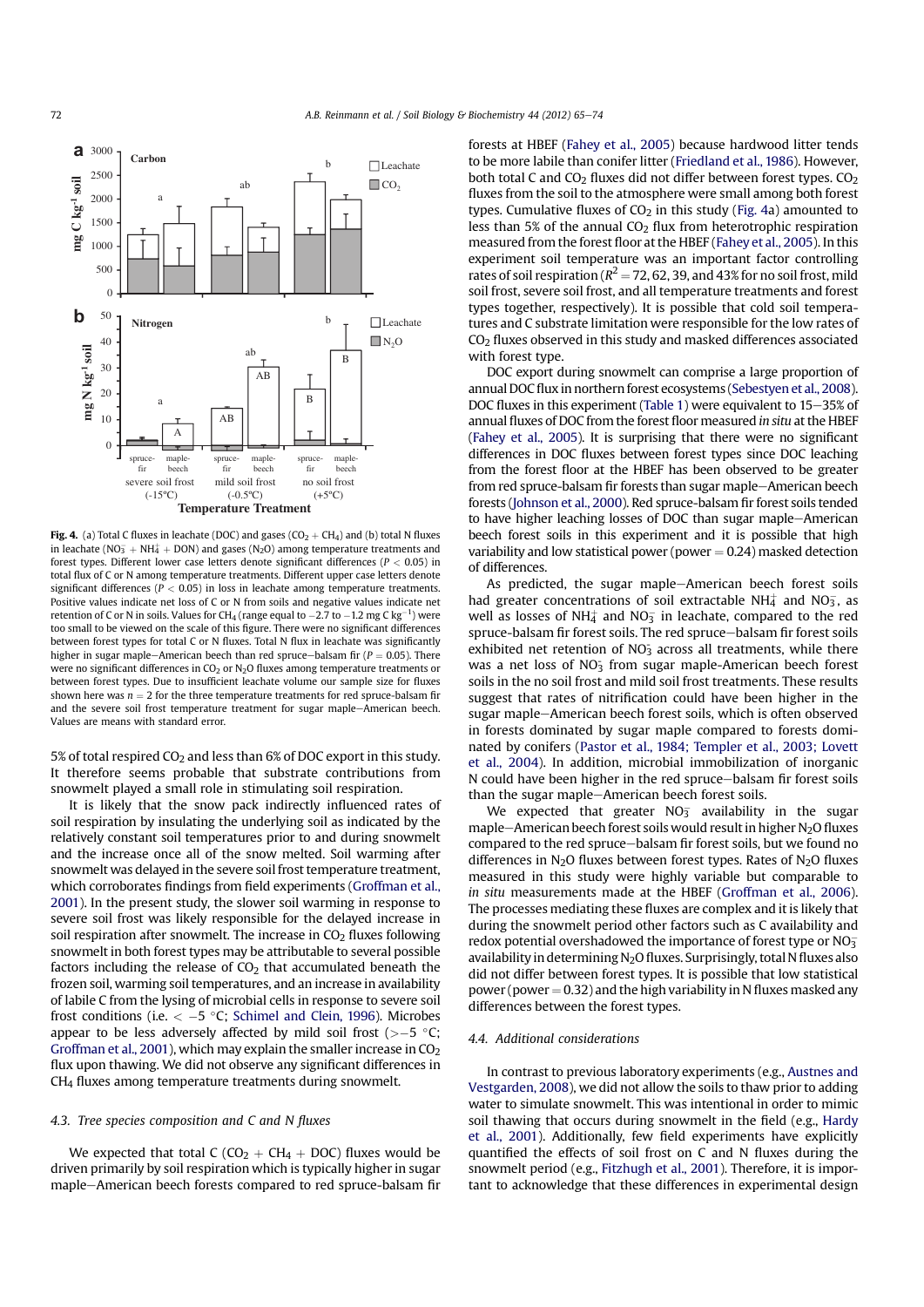and temporal scale of sampling may have contributed to the observed discrepancies in the response of C and N fluxes to soil frost.

Air temperature was held constant at  $5^{\circ}$ C during the simulated snowmelt in this experiment. Diurnal and daily fluctuations that occur in the field could result in freezing and thawing of snowmelt water and the soil underlying the melting snow pack. Freeze-thaw cycles have been shown to increase losses of C and N from soils (see Henry, 2007); however, it remains uncertain how freezing and thawing during snowmelt might affect C and N cycling during this period and should be investigated in future research.

Drainage of water in this experiment may differ from what occurs in situ during snowmelt because the experimental design does not address the influence of horizontal flow. Soils typically become saturated during snowmelt, which could impede vertical movement of water in favor of horizontal flow and result in lateral redistribution of dissolved C and N. This could potentially reduce in situ losses from the forest floor during snowmelt compared to those observed in the present study and reduce differences in losses between frozen and unfrozen soils. Additionally, in the severe soil frost treatment infiltration of snowmelt water through frozen soils could have resulted in water following preferential flow paths and reducing interaction between water and soil. This may have reduced microbial activity in areas of the soil profile where water was less available, thereby decreasing C and N leaching. Similarly, in field conditions when the soil is frozen snowmelt water likely has limited interaction with the soil as water moves as overland flow or is channeled through preferential flow paths in the soil.

#### 5. Conclusions

The results from this experiment indicate that severe soil frost (–15 °C) resulted in lower losses of C, NH $_4^+$ , and NO<sub>3</sub> compared to unfrozen soils during snowmelt, while we found no significant impact of mild soil frost  $(-0.5 \degree C)$ , which suggests that severity of soil frost plays an important role in potentially reducing losses of C and N during spring snowmelt. While microbial activity can continue in frozen soils, many microbial processes have a lower temperature limit of approximately  $-5$  °C (Coxson and Parkinson, 1987; Dorland and Beauchamp, 1991; Clein and Schimel, 1995; Brooks et al., 1997). Lower rates of microbial activity could have contributed to the lower losses of C and N in severely frozen soils. Therefore, it is likely that the extent to which C and N cycling during snowmelt is altered in response to changes in winter climate depend on both the presence of soil frost and the temperature to which soils freeze.

#### Acknowledgments

Funding for this research was provided by grants from the Andrew W. Mellon Foundation and the USDA Forest Service, Northern Research Station and the Northeastern States Research Cooperative (NSRC), to P. Templer. We thank Alexandra Webster, Anne Socci, Elizabeth Corteselli, Stephanie Juice, and Trevor Toohey of Boston University and Jane Hislop and Jeffrey Merriam of the USDA Forest Service for their help with field and laboratory work. Ian Halm from the USDA Forest Service provided logistical support at the Hubbard Brook Experimental Forest. We appreciate the technical assistance and laboratory equipment provided by Robert Michener at the Boston University Stable Isotope Laboratory. This manuscript is a contribution of the Hubbard Brook Ecosystem Study. Hubbard Brook is part of the Long-Term Ecological Research (LTER) network, which is supported by the National Science Foundation. The Hubbard Brook Experimental Forest is operated and maintained by the USDA Forest Service, Northern Research Station, Newtown Square, PA.

#### References

- Årgen, A., Buffam, I., Berggren, M., Bishop, K., Jansson, M., 2008. Dissolved organic carbon characteristics in boreal streams in a forest-wetland gradient during the transition between winter and summer. Journal of Geophysical Research 113, G03031.
- Austnes, K., Vestgarden, L.S., 2008. Prolonged frost increases release of C and N from a montaine heathland soil in southern Norway. Soil Biology & Biochemistry 40, 2540-2546
- Austnes, K., Kaste, Ø, Vestgarden, L.S., Mulder, J., 2008. Manipulation of snow in small headwater catchments at Storgama, Norway: effects on leaching of total organic carbon and total organic nitrogen. Ambio 37, 38-47.
- Boutin, R., Robitaille, G., 1994. Increased soil nitrate losses under mature sugar maple trees affected by experimentally induced deep frost. Canadian Journal of  $For$ est Research  $25, 588 - 602$
- Brooks, P.D., Schmidt, S.K., Williams, M.W., 1997. Winter production of  $CO<sub>2</sub>$  and  $N<sub>2</sub>O$ from alpine tundra: environmental controls and relationship to inter-system C and N fluxes. Oecologia  $110.403 - 413$
- Brooks, P.D., Williams, M.W., Schmidt, K., 1998. Inorganic nitrogen and microbial biomass dynamics before and during spring snowmelt. Biogeochemistry 43, 1-15.
- Buchman, N., 2000. Biotic and abiotic factors regulating soil respiration rates in Picea abies stands. Soil Biology & Biochemistry 32, 1625-1635.
- Callesen, I., Borken, W., Kalbitz, K., Matzner, E., 2007. Long-term development of nitrogen fluxes in a coniferous ecosystem: does soil freezing trigger nitrate leaching? Journal of Plant Nutrition and Soil Science 170, 189-196.
- Campbell, J.L., Hornbeck, J.W., McDowell, W.H., Buso, D.C., Shanley, J.B., Likens, G.E., 2000. Dissolved organic nitrogen budgets for upland, forested ecosystems in New England. Biogeochemistry 49, 123-142.
- Campbell, J.L., Mitchell, M.J., Groffman, P.M., Christenson, L.M., Hardy, J.P., 2005. Winter in northeastern North America: a critical period for ecological processes. Frontiers in Ecology and the Environment 3, 314-322.
- Campbell, J.L., Ollinger, S.V., Flerchinger, G.N., Wicklein, H., Hayhoe, K., Bailey, A.S., 2010. Past and projected future changes in snowpack and soil frost at the Hubbard Brook Experimental Forest, New Hampshire, USA. Hydrological Processes 24, 2465-2480.
- Chirstopher, S.H., Shibata, H., Ozawa, M., Nakagawa, Y., Mitchell, M.J., 2008. The effect of soil freezing on N cycling: comparison of two headwater subcatchments with different vegetation and snowpack conditions in the northern Hokkaido Island of Japan. Biogeochemistry 88, 15-30.
- Clein, J.S., Schimel, J.P., 1995. Microbial activity of tundra and taiga soils at subzero temperatures. Soil Biology & Biochemistry 27, 1231-1234.
- Coxson, D.S., Parkinson, D., 1987. Winter respiratory activity in aspen woodland forest floor litter and soils. Soil Biology & Biochemistry 19, 49-59.
- Crill, P.M., 1991. Seasonal patterns of methane uptake and carbon dioxide release by a temperate woodland soil. Global Biogeochemical Cycles 5, 319-334.
- Decker, K.L., Wang, D., Waite, C., Scherbatskoy, T., 2003. Snow removal and ambient air temperature effects on forest soil temperatures in Northern Vermont. Soil Science Society of America Journal 67, 1234-1242.
- Desjardins, R.L., Pattey, E., Smith, W.N., Worth, D., Grant, B., Srinivasan, R., MacPherson, J.I., Mauder, M., 2010. Multiscale estimates of N<sub>2</sub>O emissions from agricultural lands. Agricultural and Forest Meteorology 150, 817-824.
- Dittman, J.A., Driscoll, C.T., Groffman, P.M., Fahey, T.J., 2007. Dynamics of nitrogen and dissolved organic carbon at the Hubbard Brook Experimental Forest. Ecology 88, 1153-1166.
- Driscol, C.T., Lawrence, G.B., Bulger, A.J., Butler, T.J., Cronan, C.S., Eagar, C., Lambert, K.F., Likens, G.E., Stoddard, J.L., Weathers, K.C., 2001. Acidic deposition in the northeastern United States: sources and inputs, ecosystem effects, and management strategies. BioScience 51, 180-198.
- Dorland, S., Beauchamp, E.G., 1991. Denitrification and ammonification at low soil temperatures. Canadian Journal of Soil Science 71, 293-303.
- Fahey, T.J., Siccama, T.G., Driscoll, C.T., Likens, G.E., Campbell, J., Johnson, C.E., Battles, J.J., Aber, J.D., Cole, J.J., Fisk, M.C., Groffman, P.M., Hamburg, S.P., Holmes, R.T., Schwarz, P.A., Yanai, R.D., 2005. The biogeochemistry of carbon at Hubbard Brook. Biogeochemistry 75, 109-176.
- Filippa, G., Freppaz, M., Williams, M.W., Helmig, D., Liptzin, D., Seok, B., Hall, B., Chowanski, K., 2009. Winter and summer nitrous oxide and nitrogen oxides fluxes from a seasonally snow-covered subalpine meadow at Niwot Ridge, Colorado. Biogeochemistry 95, 131-149.
- Fitzhugh, R.D., Driscoll, C.T., Groffman, P.T., Tierney, G.T., Fahey, T.J., Hardy, J.P., 2001. Effects of soil freezing disturbance on soil solution nitrogen, phosphorus, and carbon chemistry in a northern hardwood ecosystem. Biogeochemistry 56,  $215 - 238$ .
- Fitzhugh, R.D., Likens, G.E., Driscoll, C.T., Mitchell, M.J., Groffman, P.M., Fahey, T.J., Hardy, J.P., 2003. Role of soil freezing events in interannual patterns of stream chemistry at the Hubbard Brook Experimental Forest, New Hampshire. Environmental Science and Technology 37, 1575-1580.
- Friedland, A.J., Johnson, A.H., Siccama, T.G., 1986. Coniferous litter decomposition on Camels Hump, Vermont: a review. Canadian Journal of Botany 64, 1349-1354
- Goldberg, S.D., Borken, W., Gebauer, G., 2010. N<sub>2</sub>O emission in a Norway spruce forest due to soil frost: concentration and isotope profiles shed a new light on an old story. Biogeochemistry  $97, 21-30$ .
- Goodale, C.L., Aber, J.D., Vitousek, P.M., 2003. An unexpected nitrate decline in New Hampshire Streams. Ecosystems 6, 75-86.